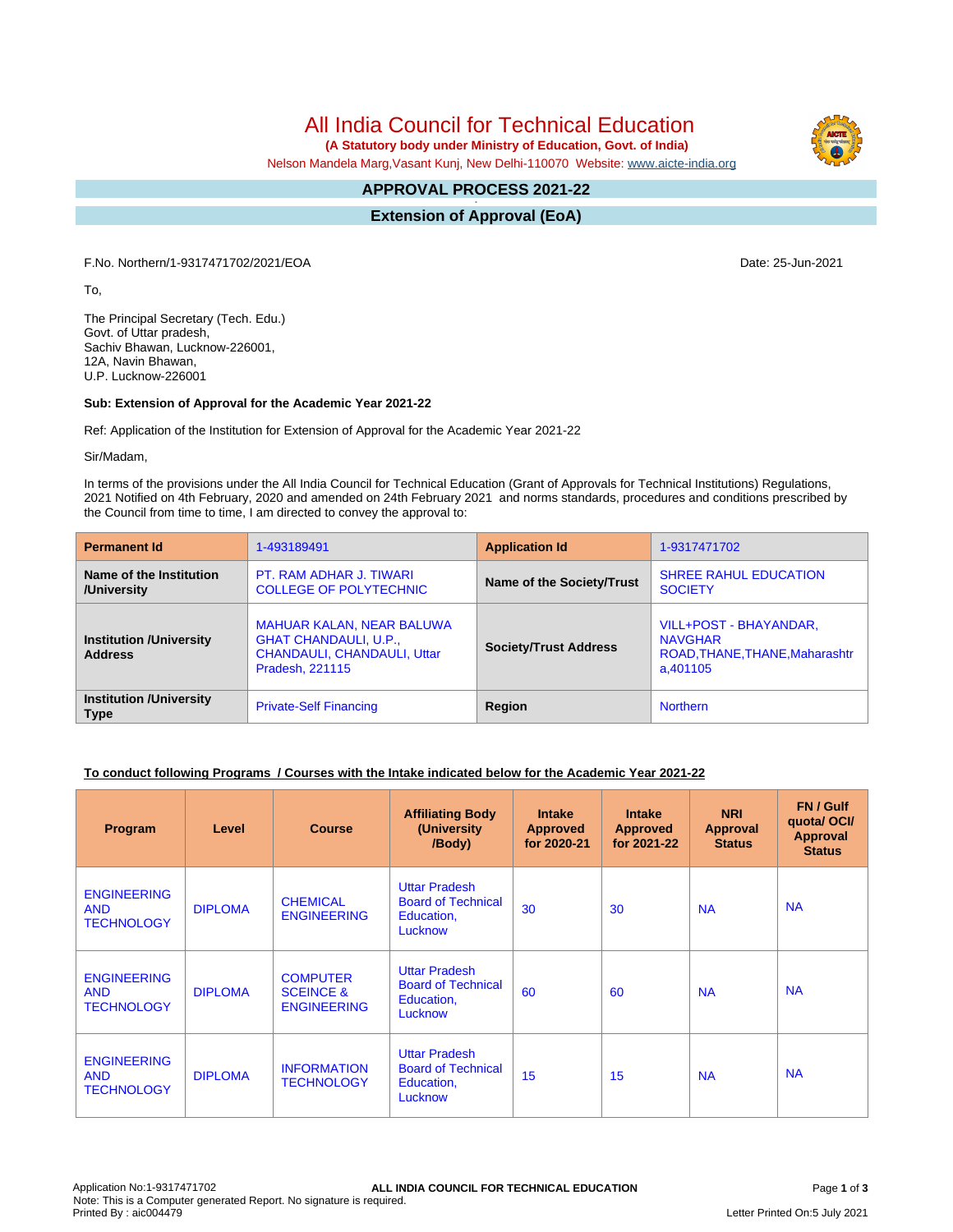| <b>ENGINEERING</b><br><b>AND</b><br><b>TECHNOLOGY</b> | <b>DIPLOMA</b> | <b>ELECTRICAL</b><br><b>ENGINEERING</b>           | <b>Uttar Pradesh</b><br><b>Board of Technical</b><br>Education,<br>Lucknow | 120 | 120 | <b>NA</b> | <b>NA</b> |
|-------------------------------------------------------|----------------|---------------------------------------------------|----------------------------------------------------------------------------|-----|-----|-----------|-----------|
| <b>ENGINEERING</b><br><b>AND</b><br><b>TECHNOLOGY</b> | <b>DIPLOMA</b> | <b>MECHANICAL</b><br><b>ENGINEERING</b><br>(PROD) | <b>Uttar Pradesh</b><br><b>Board of Technical</b><br>Education,<br>Lucknow | 120 | 120 | <b>NA</b> | <b>NA</b> |
| <b>ENGINEERING</b><br><b>AND</b><br><b>TECHNOLOGY</b> | <b>DIPLOMA</b> | <b>MECHANICAL</b><br><b>ENGINEERING</b><br>(AUTO) | <b>Uttar Pradesh</b><br><b>Board of Technical</b><br>Education,<br>Lucknow | 60  | 60  | <b>NA</b> | <b>NA</b> |
| <b>ENGINEERING</b><br><b>AND</b><br><b>TECHNOLOGY</b> | <b>DIPLOMA</b> | <b>CIVIL</b><br><b>ENGINEERING</b>                | <b>Uttar Pradesh</b><br><b>Board of Technical</b><br>Education,<br>Lucknow | 60  | 60  | <b>NA</b> | <b>NA</b> |

### **It is mandatory to comply with all the essential requirements as given in APH 2021-22 (Appendix 6)**

# **Important Instructions**

- 1. The State Government/ UT/ Directorate of Technical Education/ Directorate of Medical Education shall ensure that 10% of reservation for Economically Weaker Section (EWS) as per the reservation policy for admission, operational from the Academic year 2019-20 is implemented without affecting the reservation percentages of SC/ ST/ OBC/ General. However, this would not be applicable in the case of Minority Institutions referred to the Clause (1) of Article 30 of Constitution of India. Such Institution shall be permitted to increase in annual permitted strength over a maximum period of two years.
- 2. The Institution offering courses earlier in the Regular Shift, First Shift, Second Shift/Part Time now amalgamated as total intake shall have to fulfil all facilities such as Infrastructure, Faculty and other requirements as per the norms specified in the Approval Process Handbook 2021-22 for the Total Approved Intake. Further, the Institutions Deemed to be Universities/ Institutions having Accreditation/ Autonomy status shall have to maintain the Faculty: Student ratio as specified in the Approval Process Handbook. All such Institutions/ Universities shall have to create the necessary Faculty, Infrastructure and other facilities WITHIN 2 YEARS to fulfil the norms based on the Affidavit submitted to AICTE within the Academic Year 2021-22
- 3. Strict compliance of Anti-Ragging Regulation, Establishment of Committee for SC/ ST, Establishment of Internal Complaint Committee (ICC), Establishment of Online Grievance Redressal Mechanism, Barrier Free Built Environment for disabled and elderly persons, Fire and Safety Certificate should be maintained as per the provisions made in Approval Process Handbook and AICTE Regulation notified from time to time.
- 4. In case of any differences in content in this Computer generated Extension of Approval Letter, the content/information as approved by the Executive Council / General Council as available on the record of AICTE shall be final and binding.

**Prof.Rajive Kumar Member Secretary, AICTE**

Copy \*\* to:

- **1. The Director of Technical Education\*\*, Uttar Pradesh**
- **2. The Principal / Director,**